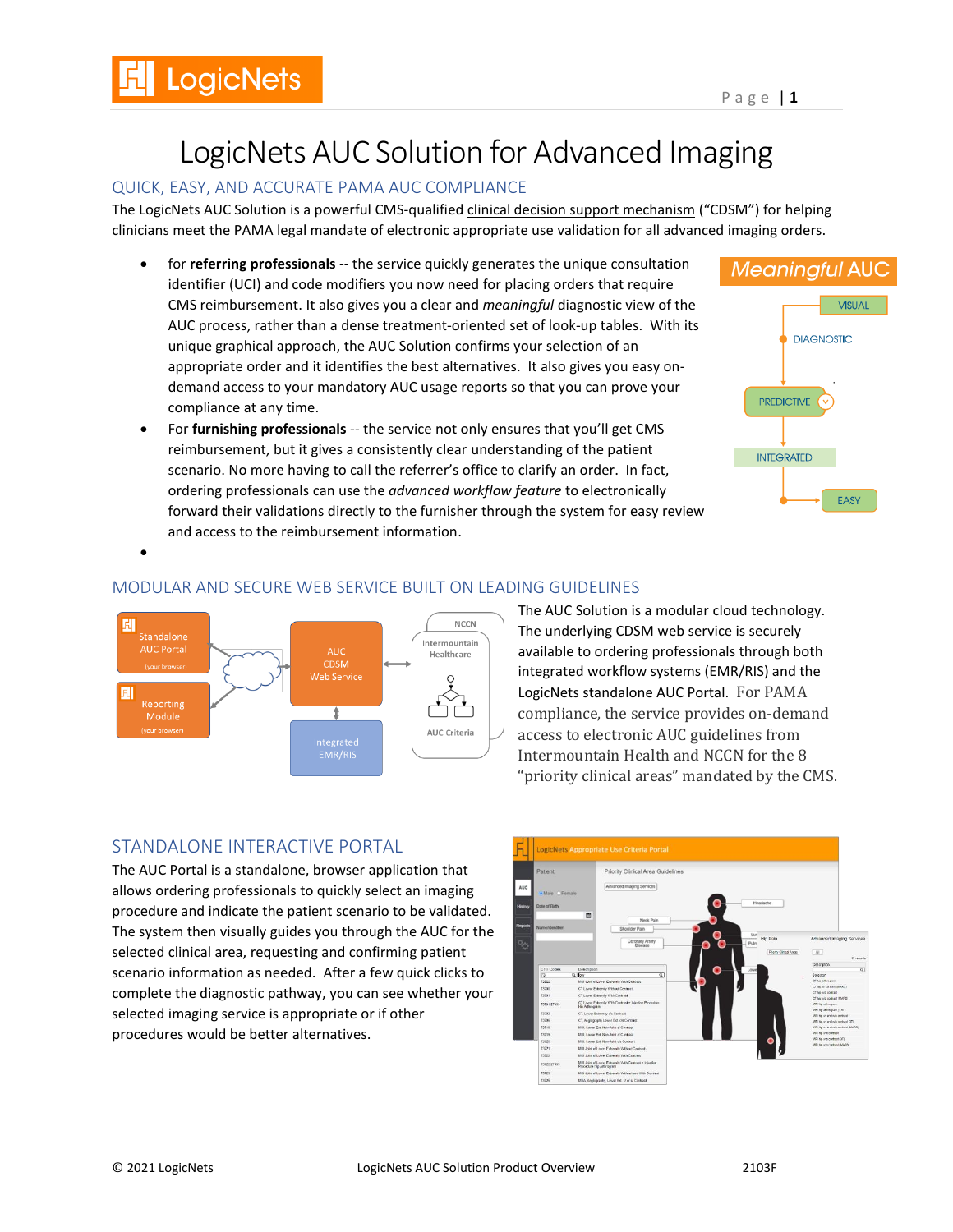# **LogicNets**

# VISUAL AUC GUIDELINES

LogicNets has partnered with Intermountain Healthcare and NCCN --both qualified provider-led entities ("qPLEs")- to make their leading evidence-based Appropriate Use Criteria (AUC) available on demand electronically through our solution. LogicNets uniquely renders and manages the AUC as visual and interactive decision pathways. Clinicians favor this approach because it makes the AUC logic clear and, as a result, they trust the guidance. Visualizing the diagnostic pathway also makes it easy to recognize and deal with edge cases and identify alternative appropriate imaging services. In addition to the AUC decision pathways, LogicNets makes the full range of AUC documentation and related reference content contextually available with their corresponding decision steps and outcomes. You can review the qPLE's underlying guidelines and click on elements in the pathway to review the evidence or get background information such as relative strength of evidence, procedure costs, and radiation levels.



# FLEXIBILITY AND CONTROL

Our AUC Solution puts you in control. You have the flexibility to ensure that the services you perform are easy to validate and, if necessary, override — all while meeting the CMS requirement to consult an AUC CDSM. The system lets you easily find the applicable guidelines and generate valid AUC outcomes including:

- "appropriate" Follow the guideline and select and validate your imaging procedure, including changing your order midstream to an alternative appropriate procedure.
- "Emergency" Bypass the guideline and indicate that this is an allowable special case.
- "not appropriate"  $-$  Override the guideline and process an alternate non-appropriate procedure.
- "no criteria apply"  $-$  Indicate that the patient scenario does not correspond to any of the 8 priority clinical area guidelines and is therefore approved without the need to open a guideline.

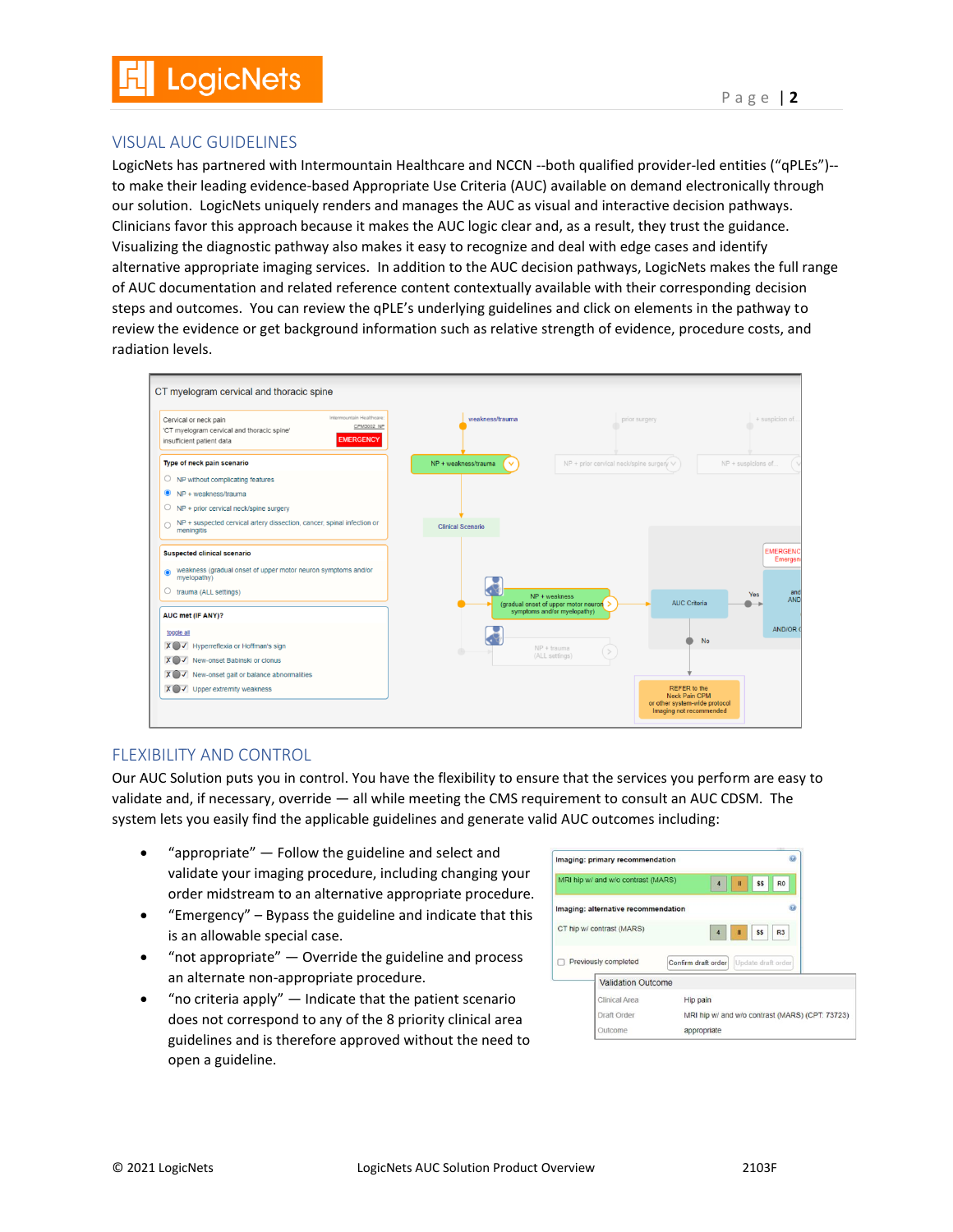#### REVIEWING AND FORWARDING RESULTS

Once you confirm your validation outcome from the guidelines, the results and full consultation information are securely retained for future access and auditing. You can review the consultation summary, and you can easily extract the key billing information to forward to your furnishing provider. This includes the CPT code and description for the service selected, the HCPCS modifier indicating how AUC consultation was performed, the G-Code indicating the CDSM used (in this case, LogicNets!), and the Unique Consultation ID (UCI). You can simply copy this information via the clipboard into your ordering system. Or you can package it along with the complete patient scenario record and print or email it as a PDF. Most efficiently, you can electronically forward the full consultation results package to your Furnishing provider directly when the furnishing provider is also accessing their own LogicNets AUC Portal.

# 2-CLICK VALIDATIONS WITH "TOP SCENARIOS"

For ordering professionals– particularly specialists – it is not efficient to trace diagnostic pathways in order to validate your most common and familiar procedures. For each physician, the AUC Portal tracks and displays your

|                                               | <b>CDSM AUC Consultation Result</b>                                                                                                                  | Submit |  |  |  |  |
|-----------------------------------------------|------------------------------------------------------------------------------------------------------------------------------------------------------|--------|--|--|--|--|
| <b>Validation Outcome</b>                     |                                                                                                                                                      |        |  |  |  |  |
| <b>Clinical Area</b>                          | <b>Hip pain</b>                                                                                                                                      |        |  |  |  |  |
| <b>Draft Order</b>                            | MRI hip w/ and w/o contrast (MARS) (CPT: 73723)                                                                                                      |        |  |  |  |  |
| Outcome                                       | appropriate                                                                                                                                          |        |  |  |  |  |
| <b>Patient Details</b>                        |                                                                                                                                                      |        |  |  |  |  |
| Gender                                        | <b>Male</b><br>O Female                                                                                                                              |        |  |  |  |  |
| Date Of Birth                                 | 12/24/1959                                                                                                                                           |        |  |  |  |  |
| Name/Identifier                               | <b>Jim Bowie</b>                                                                                                                                     |        |  |  |  |  |
| Requester                                     |                                                                                                                                                      |        |  |  |  |  |
| <b>Requested By</b>                           | <b>Bill Smith</b>                                                                                                                                    | v      |  |  |  |  |
| NPI*                                          | 1366653321                                                                                                                                           |        |  |  |  |  |
| <b>Billing Details</b>                        |                                                                                                                                                      |        |  |  |  |  |
| <b>CPT Code</b>                               | 73723                                                                                                                                                |        |  |  |  |  |
| <b>HCPCS Modifier</b>                         | ME                                                                                                                                                   |        |  |  |  |  |
| G-Code                                        | G1019                                                                                                                                                |        |  |  |  |  |
| Consult ID (UCI)                              | TEST (5)                                                                                                                                             |        |  |  |  |  |
| <b>Decision Log</b>                           |                                                                                                                                                      |        |  |  |  |  |
|                                               | Does the patient have hip pain after having had a Total Hip Arthroplasty (THA)? POST THA                                                             |        |  |  |  |  |
| Suspected clinical scenario<br>- infection    |                                                                                                                                                      |        |  |  |  |  |
| Pain or constitutional symptoms<br>Yes<br>٠   |                                                                                                                                                      |        |  |  |  |  |
| Positive lab results (WBC, ESR, CRP)<br>. Yes |                                                                                                                                                      |        |  |  |  |  |
| Negative or noncontributory radiographs       |                                                                                                                                                      |        |  |  |  |  |
| consulted by the ordering professional        | The order ('MRI hip w/ and w/o contrast (MARS)') for this service adheres to the appropriate use criteria in the clinical decision support mechanism |        |  |  |  |  |
| Guideline                                     | <b>Hip Pain</b>                                                                                                                                      |        |  |  |  |  |
| <b>PLE</b> Licensor                           | Intermountain Healthcare                                                                                                                             |        |  |  |  |  |
| <b>AUC Specification</b>                      | https://intermountainhealthcare.org/ext/Dcmnt?ncid=529526162                                                                                         |        |  |  |  |  |
|                                               |                                                                                                                                                      |        |  |  |  |  |

top scenarios so that you can simply select a completed pathway, attest that the decision pathway is applicable, and immediately generate your results. All in two clicks!

#### POWERFUL WORKFLOW AUTOMATION

Even when used in standalone mode, separate to the EMR, the AUC Portal enables a broad range of workflow collaboration among ordering and furnishing professionals. Each organization can give any number of their staff their own accounts, connected with different roles. Under PAMA, AUC consultations must be linked to a specific referring physician's individual NPI. However, authorized assistants are allowed to perform AUC consultation on

|                             |                                                                                 |                                                          |                |     | <b>Accept Consultation</b>                      |                                                                                                                                                                                              | Download (PDF) |
|-----------------------------|---------------------------------------------------------------------------------|----------------------------------------------------------|----------------|-----|-------------------------------------------------|----------------------------------------------------------------------------------------------------------------------------------------------------------------------------------------------|----------------|
|                             | <b>Imaging Centers</b>                                                          |                                                          |                |     | Validation Outcome                              |                                                                                                                                                                                              |                |
| <b>Imaging Center</b>       |                                                                                 | <b>Sponsors Consults</b>                                 | <b>Remarks</b> |     | Clinical Area                                   | <b>Hip pain</b>                                                                                                                                                                              |                |
|                             | Ready Radiology, 123 Main St, Bethesda yes                                      |                                                          |                |     | <b>Draft Onder</b>                              | MRI hip w/ and wio contrast (MARS) (CPT: 73723)                                                                                                                                              |                |
|                             |                                                                                 |                                                          |                |     | Outcome                                         | appropriate                                                                                                                                                                                  |                |
|                             | Quality Images, New York, NY                                                    |                                                          |                |     | <b>Patient Details</b>                          |                                                                                                                                                                                              |                |
| ۰                           |                                                                                 |                                                          |                |     | Nome Identifier                                 | Daniel Boone                                                                                                                                                                                 |                |
|                             |                                                                                 |                                                          |                |     | Gender                                          | mele                                                                                                                                                                                         |                |
|                             |                                                                                 |                                                          |                |     | Date Of Birth                                   | 12/24/1555                                                                                                                                                                                   |                |
|                             |                                                                                 |                                                          |                |     |                                                 |                                                                                                                                                                                              |                |
|                             |                                                                                 |                                                          |                |     | Details                                         |                                                                                                                                                                                              |                |
|                             |                                                                                 |                                                          |                |     |                                                 | 73723                                                                                                                                                                                        |                |
| Requester                   |                                                                                 |                                                          |                |     | <b>CPCS Modifer</b>                             | ME                                                                                                                                                                                           |                |
| Regulated                   | Bergenin Spock (NPI: 1275547755)                                                |                                                          |                |     | G-Code                                          | G1019                                                                                                                                                                                        |                |
| Organization                | LN Health                                                                       |                                                          |                |     | Consult ID (UCI)                                | TEST OF                                                                                                                                                                                      |                |
|                             |                                                                                 |                                                          |                |     | Paid By                                         | <b>LN Hosth</b>                                                                                                                                                                              |                |
|                             |                                                                                 |                                                          |                |     |                                                 |                                                                                                                                                                                              |                |
|                             |                                                                                 |                                                          |                |     | Requeste                                        |                                                                                                                                                                                              |                |
|                             | 5335 Wisconsin Ave. NW, Washington Crainct of Columbia                          |                                                          |                |     | <b>Requester</b>                                | Bersamin Spock (NPL 1275347785)                                                                                                                                                              |                |
|                             |                                                                                 |                                                          |                |     | Organization                                    | <b>LN Health</b>                                                                                                                                                                             |                |
| <b>Wilder Adheses</b>       |                                                                                 |                                                          |                |     | Emal                                            |                                                                                                                                                                                              |                |
|                             |                                                                                 |                                                          |                |     | Phone                                           |                                                                                                                                                                                              |                |
| Imaging Center              | $-$ salact $-$                                                                  |                                                          |                |     | Rac                                             |                                                                                                                                                                                              |                |
|                             | $-$ select $-$                                                                  |                                                          |                |     | Address                                         | 5335 Waconsin Ave. NW: Washington: District of Columbia                                                                                                                                      |                |
| <b>Biling Details</b>       |                                                                                 | Ready Radiology, 123 Main St, Bethesda, MD, Esponsored). |                |     |                                                 |                                                                                                                                                                                              |                |
|                             | Quality Images, New York, NY                                                    |                                                          |                |     | <b>Decision Log</b>                             |                                                                                                                                                                                              |                |
| <b>HCPCS Modifer</b>        | <b>WE</b>                                                                       |                                                          |                |     |                                                 | Does the patient have hip pain after having had a Total Hip Arthropiasty (THA)?                                                                                                              |                |
|                             | G1019                                                                           |                                                          |                |     |                                                 |                                                                                                                                                                                              |                |
| Conseil ID (UCD)            | TEST OF                                                                         |                                                          |                |     | Suspected clinical scorerio<br>· infaction      |                                                                                                                                                                                              |                |
|                             |                                                                                 |                                                          |                |     |                                                 |                                                                                                                                                                                              |                |
| Decision Log                |                                                                                 |                                                          |                |     | Pain or constitutional symptoms<br>$-$ Yes      |                                                                                                                                                                                              |                |
|                             | Does the patient have hip pain after having had a Total Hip Arthropianly (THA)? |                                                          |                |     |                                                 |                                                                                                                                                                                              |                |
|                             |                                                                                 |                                                          |                |     | Positive lab results (WBC, ESR, CRP)<br>$-$ You |                                                                                                                                                                                              |                |
| Suspected cirrical scenario |                                                                                 |                                                          |                |     |                                                 |                                                                                                                                                                                              |                |
|                             |                                                                                 |                                                          |                |     |                                                 | Negative or noncontributory rediographs                                                                                                                                                      |                |
|                             | Pain or constitutional symptoms<br>= Yes                                        |                                                          |                |     |                                                 |                                                                                                                                                                                              |                |
|                             |                                                                                 |                                                          |                |     |                                                 | The order (MRI hip wi and wis contrast (MRIE)) for this service achares to the appropriate use oritoria in the circical decision support mechanism<br>consulted by the ordering enclosaional |                |
|                             | Positive lab results (NBC, ESR, CRP)                                            |                                                          |                | . . |                                                 |                                                                                                                                                                                              |                |
|                             |                                                                                 |                                                          |                |     |                                                 |                                                                                                                                                                                              |                |
|                             |                                                                                 |                                                          |                |     | Guideline<br><b>PUE Ucenson</b>                 | <b>Ho Pain</b><br><b>Intermountain MealThcare</b>                                                                                                                                            |                |

behalf of one or more physicians. The LogicNets AUC Portal allows ordering professionals to flexibly authorize and link to each other as "proxies" so that physician assistants can run a consultation and dynamically assign it to the ordering physician's NPI.

Referring physicians and their authorized proxies can also use the AUC Portal to forward AUC consultation

results to their furnishing providers. The system allows referring physicians to link themselves with any furnishing